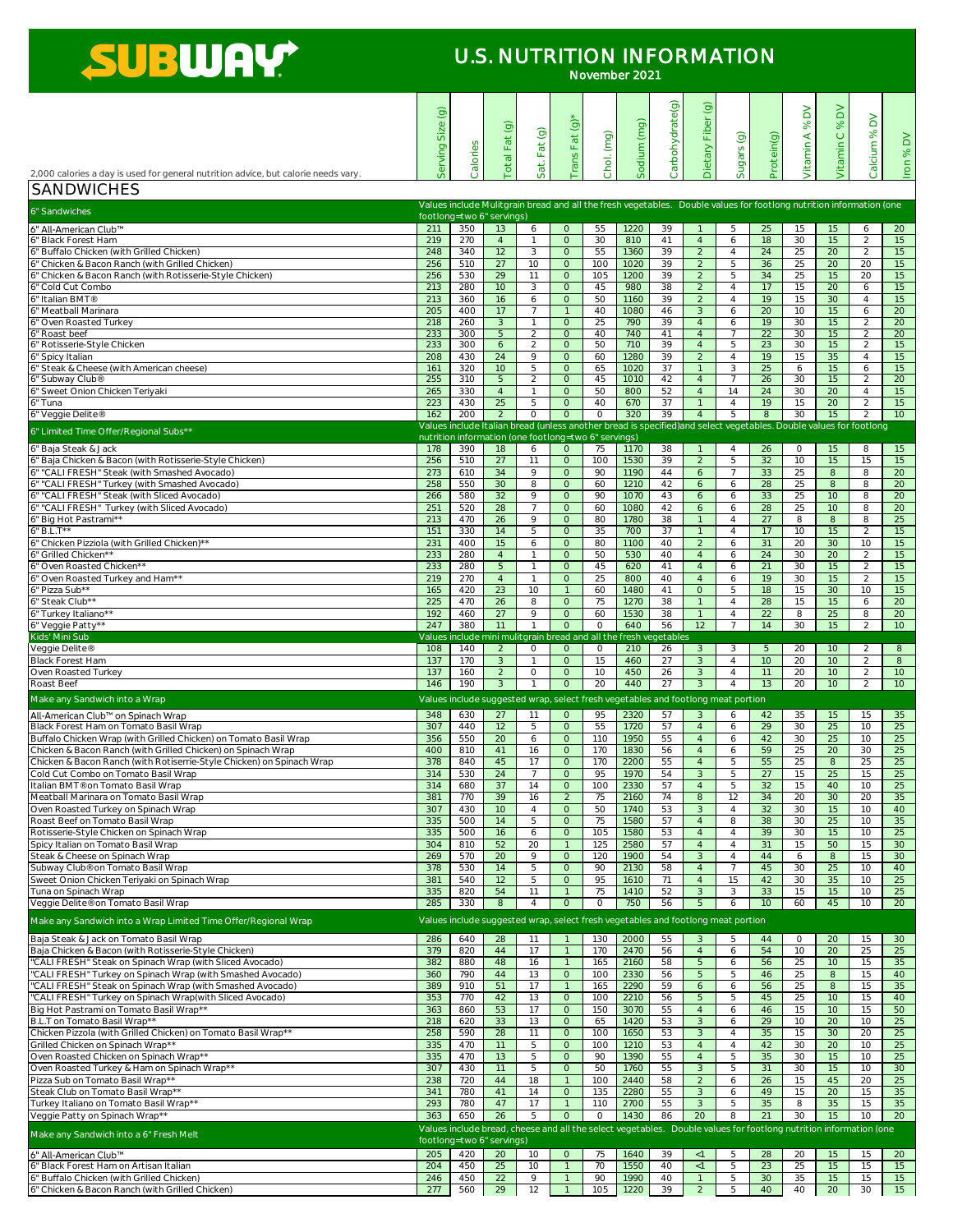|                                                                                                | $\odot$ |                        |                           |                                                                                                                   |                |            |             | Carbohydrate(g) | Dietary Fiber (g) |                |                 | $\geq$   | $\geq$          |                |                 |
|------------------------------------------------------------------------------------------------|---------|------------------------|---------------------------|-------------------------------------------------------------------------------------------------------------------|----------------|------------|-------------|-----------------|-------------------|----------------|-----------------|----------|-----------------|----------------|-----------------|
|                                                                                                |         |                        |                           |                                                                                                                   | $\odot$        |            |             |                 |                   |                |                 | $\infty$ | 8 <sup>o</sup>  | $\geq$         |                 |
|                                                                                                | Size    |                        |                           | $\odot$                                                                                                           |                |            |             |                 |                   |                |                 | $\prec$  |                 | $\aleph$       |                 |
|                                                                                                |         |                        | Total Fat (g)             |                                                                                                                   | Fat            | Chol. (mg) | Sodium (mg) |                 |                   | Sugars (g)     | Protein(g)      |          | Vitamin C       |                | $\geq$          |
|                                                                                                |         |                        |                           |                                                                                                                   |                |            |             |                 |                   |                |                 |          |                 |                |                 |
|                                                                                                | Serving | Calories               |                           | Sat. Fat                                                                                                          | Trans          |            |             |                 |                   |                |                 | Vitamin  |                 | Calcium        | Iron %          |
| 2,000 calories a day is used for general nutrition advice, but calorie needs vary.             |         |                        |                           |                                                                                                                   |                |            |             |                 |                   |                |                 |          |                 |                |                 |
| 6" Chicken & Bacon Ranch (with Rotisserie-Style Chicken)                                       | 277     | 570                    | 32                        | 12                                                                                                                |                | 110        | 1400        | 39              | 2                 | 5              | 38              | 40       | 15              | 30             | 15              |
| 6" Cold Cut Combo                                                                              | 218     | 400                    | $\overline{20}$           | 9                                                                                                                 | $\circ$        | 80         | 1610        | 39              | $\mathbf{1}$      | 5              | 22              | 40       | 20              | 20             | 15              |
|                                                                                                |         |                        |                           |                                                                                                                   |                |            |             |                 |                   |                |                 |          |                 |                |                 |
| 6" Italian B.M.T.®<br>6" Meatball Marinara<br>6" Oven Roasted Turkey                           | 218     | 470                    | 26                        | 12                                                                                                                | $\mathbf{1}$   | 85         | 1790        | 41              | $\overline{1}$    | 5              | 25              | 40       | 30              | 15             | 15              |
|                                                                                                | 237     | 510                    | 27                        | 13                                                                                                                | 2              | 70         | 1690        | 49              | $\mathbf{3}$      | 8              | 25              | 25       | $\overline{20}$ | 20             | 20              |
|                                                                                                | 217     | 380                    | 13                        | $\overline{7}$                                                                                                    | $\overline{O}$ | 55         | 1420        | 41              | $\overline{4}$    | 6              | 25              | 40       | 15              | 15             | 20              |
| 6" Spicy Italian                                                                               | 207     | 540                    | 34                        | 15                                                                                                                |                | 95         | 1910        | 40              | $\overline{1}$    | $\overline{4}$ | 24              | 25       | 35              | 15             | 15              |
|                                                                                                | 198     |                        | 28                        | 11                                                                                                                |                | 95         |             | 39              | $\mathbf{1}$      | $\overline{4}$ | 29              | 15       | 15              | 15             | 15              |
| 6" Steak & Cheese (with American cheese and Mayo)                                              |         | 500                    |                           |                                                                                                                   |                |            | 1500        |                 |                   |                |                 |          |                 |                |                 |
|                                                                                                | 264     | 450                    | 14                        | $\overline{7}$                                                                                                    | $\circ$        | 80         | 1430        | 53              | $\overline{4}$    | 15             | 30              | 40       | 15              | 15             | 15              |
| 6" Sweet Onion Chicken Teriyaki<br>6" Tuna<br>6" Veggie Delite® (on Artisan Italian with Mayo) | 190     | 570                    | 37                        | 11                                                                                                                |                | 75         | 1060        | 35              | $\leq$ 1          | 2              | 30              | 15       | 8               | 25             | 15              |
|                                                                                                | 169     | 390                    | 23                        | 9                                                                                                                 |                | 40         | 1060        | 38              | $\overline{1}$    | $\overline{4}$ | 13              | 40       | $\overline{20}$ | 15             | 10              |
|                                                                                                |         |                        |                           |                                                                                                                   |                |            |             |                 |                   |                |                 |          |                 |                |                 |
| Make any Sandwich into a 6" Fresh Melt Lmited Time Offer/Regional                              |         |                        |                           | Values include bread, cheese and all the select vegetables. Double values for footlong nutrition information (one |                |            |             |                 |                   |                |                 |          |                 |                |                 |
|                                                                                                |         |                        | footlong=two 6" servings) |                                                                                                                   |                |            |             |                 |                   |                |                 |          |                 |                |                 |
| 6" Baja Steak & Jack                                                                           | 206     | 490                    | 26                        | 12                                                                                                                |                | 100        | 1650        | 39              |                   | 4              | 31              | $\circ$  | 15              | 20             | 15              |
| 6" Baja Chicken & Bacon (with Rotisserie-Style Chicken)                                        | 249     | 560                    | 32                        | 13                                                                                                                |                | 115        | 1760        | 40              | $\mathbf{1}$      | 5              | 35              | 10       | 15              | 20             | 15              |
|                                                                                                | 235     | 550                    | 33                        | 13                                                                                                                | $\circ$        | 100        | 2200        | 39              | $\mathbf{1}$      | $\overline{4}$ | 31              | 15       | 8               | 15             | 25              |
| 6" Big Hot Pastrami**<br>6" Oven Roasted Chicken**                                             |         |                        |                           |                                                                                                                   |                |            |             |                 |                   |                |                 |          |                 |                |                 |
|                                                                                                | 232     | 400                    | 15                        | 8                                                                                                                 | $\circ$        | 75         | 1250        | 42              | $\overline{4}$    |                | 26              | 40       | 15              | 15             | 10              |
| <b>SALADS</b>                                                                                  |         |                        |                           |                                                                                                                   |                |            |             |                 |                   |                |                 |          |                 |                |                 |
|                                                                                                |         |                        |                           |                                                                                                                   |                |            |             |                 |                   |                |                 |          |                 |                |                 |
| Make any Sandwich into a salad                                                                 |         |                        |                           | Values include lettuce, spinach, tomatoes, onions, green peppers, cucumbers and olives. Values do not include     |                |            |             |                 |                   |                |                 |          |                 |                |                 |
|                                                                                                |         | dressing unless noted. |                           |                                                                                                                   |                |            |             |                 |                   |                |                 |          |                 |                |                 |
| All-American Club™                                                                             | 370     | 230                    | 12                        | 5                                                                                                                 | $\circ$        | 55         | 940         | 12              | $\overline{4}$    | 6              | 20              | 70       | 35              | 10             | 15              |
| <b>Black Forest Ham</b>                                                                        | 344     | 120                    | $\mathbf{3}$              | $\mathbf{1}$                                                                                                      | $\circ$        | 30         | 570         | 12              | $\overline{4}$    | 6              | 13              | 70       | 35              | $\overline{4}$ | 10 <sup>°</sup> |
|                                                                                                |         |                        |                           |                                                                                                                   |                |            |             |                 |                   |                |                 |          |                 |                |                 |
| Buffalo Chicken (with Grilled Chicken)                                                         | 414     | 300                    | $\overline{19}$           | $\overline{4}$                                                                                                    | $\circ$        | 65         | 1180        | 13              | 5                 | $\overline{7}$ | 20              | 80       | 40              | 6              | 15              |
| Chicken & Bacon Ranch (with Grilled Chicken and Peppercorn Ranch Sauce)                        | 430     | 470                    | 34                        | 11                                                                                                                |                | 110        | 840         | 13              | $\overline{4}$    | $\overline{7}$ | 32              | 80       | 40              | 20             | 15              |
| Chicken & Bacon Ranch (with Rotisserie-Style Chicken and Peppercorn Ranch Sauce)               | 430     | 490                    | 36                        | 12                                                                                                                |                | 110        | 1020        | 13              | 5                 | $\overline{7}$ | 30              | 80       | 35              | 20             | 15              |
| Cold Cut Combo                                                                                 | 351     | 160                    | 9                         | 2                                                                                                                 | $\circ$        | 45         | 700         | 10              | $\overline{4}$    | 5              | 12              | 70       | 35              | 8              | 15              |
| Italian B.M.T.®                                                                                | 351     | 240                    | 15                        | 5                                                                                                                 | $\circ$        | 50         | 880         | 12              | $\overline{4}$    | 5              | 14              | 70       | 45              |                | 15              |
|                                                                                                |         |                        |                           |                                                                                                                   |                |            |             |                 |                   |                |                 |          |                 | 6              |                 |
| Meatball Marinara                                                                              | 426     | 290                    | 16                        | 6                                                                                                                 | $\mathbf{1}$   | 40         | 780         | 22              | $\overline{7}$    | 9              | 15              | 80       | 45              | 10             | 20              |
| Oven Roasted Turkey                                                                            | 344     | 110                    | 2                         | $\circ$                                                                                                           | $\circ$        | 25         | 550         | 10              | $\overline{4}$    | 5              | 14              | 70       | 35              | $\overline{4}$ | 20              |
| Roast Beef                                                                                     | 358     | 150                    | $\overline{4}$            | $\mathbf{1}$                                                                                                      | $\Omega$       | 40         | 500         | 12              | $\overline{4}$    | 6              | 17              | 70       | 35              | 6              | 20              |
| Rotisserie-Style Chicken                                                                       | 358     | 150                    | 5                         | 2                                                                                                                 | $\overline{O}$ | 50         | 470         | 10              | $\overline{4}$    | 5              | 18              | 70       | 35              | 6              | 10              |
| Spicy Italian                                                                                  | 347     | 310                    | 23                        | 9                                                                                                                 | $\circ$        | 60         | 1000        | 12              | $\overline{4}$    | 5              | 14              | 70       | 50              |                | 15              |
|                                                                                                |         |                        |                           |                                                                                                                   |                |            |             |                 |                   |                |                 |          |                 | 6              |                 |
| Steak & Cheese                                                                                 | 370     | 210                    | 9                         | $\overline{4}$                                                                                                    | $\overline{O}$ | 65         | 740         | 12              | $\overline{4}$    | 6              | 22              | 70       | 35              | 10             | 15              |
| Subway Club <sup>®</sup> (no olives)                                                           | 374     | 150                    | $\overline{4}$            |                                                                                                                   | $\circ$        | 45         | 730         | 12              | $\overline{4}$    | 6              | $\overline{21}$ | 70       | 35              | $\overline{4}$ | 20              |
| Sweet Onion Chicken Teriyaki                                                                   | 408     | 210                    | 3                         |                                                                                                                   | $\Omega$       | 50         | 630         | 30              | $\overline{4}$    | 21             | 19              | 70       | 40              | 6              | 15              |
| Tuna                                                                                           | 362     | 310                    | 24                        | $\overline{4}$                                                                                                    | $\circ$        | 40         | 390         | 10              | $\overline{4}$    | 5              | 15              | 70       | 35              | $\overline{4}$ | 10              |
| Veggie Delite®                                                                                 | 287     | 50                     |                           | $\circ$                                                                                                           | $\circ$        | $\circ$    | 75          | 9               | $\overline{4}$    | 5              | 3               | 70       | 35              | $\overline{4}$ | 8               |
|                                                                                                |         |                        |                           |                                                                                                                   |                |            |             |                 |                   |                |                 |          |                 |                |                 |
| Make any Sandwich into a salad Limited Time Offer/Regional                                     |         |                        |                           | Values include lettuce, spinach, tomatoes, onions, green peppers, cucumbers and olives. Values do not include     |                |            |             |                 |                   |                |                 |          |                 |                |                 |
|                                                                                                |         | dressing unless noted  |                           |                                                                                                                   |                |            |             |                 |                   |                |                 |          |                 |                |                 |
|                                                                                                |         |                        |                           |                                                                                                                   |                |            |             |                 |                   |                |                 |          |                 |                |                 |
| Baja Steak & Jack<br>Baja Chicken & Bacon (with Rotisserie-Style Chicken)                      | 400     | 350                    | 24                        | 7                                                                                                                 |                | 80         | 1020        | 14              | $5\overline{)}$   | 7              | 23              | 70       | 35              | 10             | 15              |
|                                                                                                | 430     | 460                    | 34                        | 11                                                                                                                | $\mathbf{1}$   | 110        | 1370        | 14              | $\overline{4}$    | $\overline{7}$ | 28              | 70       | 35              | 20             | 15              |
| "CALI FRESH" Steak (with Smashed Avocado)                                                      | 425     | 360                    | 22                        | 7                                                                                                                 | $\circ$        | 85         | 880         | 15              | 6                 | 7              | 28              | 70       | 35              | 10             | 15              |
| "CALI FRESH" Turkey (with Smashed Avocado)                                                     | 410     | 300                    | 18                        | 6                                                                                                                 | $\circ$        | 50         | 900         | 14              | 6                 | 6              | 23              | 70       | 35              | 10             | 20              |
| "CALI FRESH" Steak (with Sliced Avocado)                                                       | 418     | 330                    | $\overline{19}$           | $\overline{7}$                                                                                                    | $\circ$        | 85         | 760         | 15              | 6                 | 6              | 28              | 70       | 40              | 10             | 15              |
| "CALI FRESH" Turkey (with Sliced Avocado)                                                      | 403     | 280                    | 16                        | 5                                                                                                                 | $\overline{O}$ | 50         | 770         | 13              |                   |                |                 | 70       | 40              | 10             | 20              |
|                                                                                                |         |                        |                           |                                                                                                                   |                |            |             |                 | 6                 | 6              | 23              |          |                 |                |                 |
| Big Hot Pastrami**                                                                             | 450     | 370                    | $\overline{26}$           | 8                                                                                                                 | $\overline{O}$ | 80         | 1670        | 14              | 5                 | $\overline{7}$ | 24              | 80       | 35              | 10             | 25              |
| $B.L.T.**$                                                                                     | 317     | 210                    | 14                        | 5                                                                                                                 | $\circ$        | 35         | 420         | 11              | $\overline{4}$    | 6              | 13              | 70       | 35              | 6              | 10              |
| Chicken Pizziola (with Grilled Chicken)**                                                      | 419     | 280                    | 14                        | 6                                                                                                                 | $\circ$        | 80         | 820         | 15              | 5                 | 8              | 27              | 80       | 50              | 15             | 15              |
| Grilled Chicken**                                                                              | 358     | 130                    | 3                         |                                                                                                                   | $\circ$        | 50         | 280         | 10              | $\overline{4}$    | 5              | 19              | $70$     | 40              | 6              | 10              |
| Oven Roasted Chicken**                                                                         |         |                        |                           | $\overline{1}$                                                                                                    |                |            |             |                 |                   |                |                 |          |                 |                | 10              |
|                                                                                                | 358     | 130                    | $\overline{4}$            |                                                                                                                   | $\circ$        | 45         | 370         | 11              | $\overline{4}$    | 6              | 16              | 70       | 35              | 6              |                 |
| Oven Roasted Turkey & Ham**                                                                    | 344     | 110                    | 3                         | $\mathbf{1}$                                                                                                      | $\overline{O}$ | 25         | 560         | 11              | $\overline{4}$    | 5              | 14              | 70       | 35              | $\overline{4}$ | 15              |
| Pizza Sub**                                                                                    | 374     | 310                    | 23                        | 10                                                                                                                |                | 60         | 1200        | 16              | $\overline{4}$    | 8              | 14              | 80       | 50              | 15             | 15              |
| Steak Club**                                                                                   | 377     | 260                    | 14                        | 6                                                                                                                 | $\circ$        | 70         | 920         | 12              | $\overline{4}$    | 6              | 24              | 70       | 35              | 10             | 20              |
| Turkey Italiano**                                                                              | 380     | 350                    | 26                        | 9                                                                                                                 | $\circ$        | 60         | 1260        | 13              | $\overline{4}$    | 6              | 17              | 70       | 45              | 10             | 15              |
|                                                                                                |         |                        |                           |                                                                                                                   |                |            |             |                 |                   |                | 9               | 70       |                 |                | 8               |
| Veggie Patty**                                                                                 | 372     | 220                    | 10                        |                                                                                                                   | $\Omega$       | $\circ$    | 390         | 26              | 12                |                |                 |          | 35              | $\overline{A}$ |                 |
|                                                                                                |         |                        |                           |                                                                                                                   |                |            |             |                 |                   |                |                 |          |                 |                |                 |
| Protein Bowls                                                                                  |         |                        |                           |                                                                                                                   |                |            |             |                 |                   |                |                 |          |                 |                |                 |
|                                                                                                |         |                        |                           | Values include footlong meat portion, lettuce, spinach, tomatoes, onions, green peppers, cucumbers and olives.    |                |            |             |                 |                   |                |                 |          |                 |                |                 |
| Make any Footlong a Protein Bowl                                                               |         |                        |                           |                                                                                                                   |                |            |             |                 |                   |                |                 |          |                 |                |                 |
|                                                                                                |         |                        |                           | Values do not include dressing or cheese unless noted                                                             |                |            |             |                 |                   |                |                 |          |                 |                |                 |

| Make any Footlong a Protein Bowl                             |     | Values do not include dressing or cheese unless noted |                |                |                                                       |     |                                                                                                               |             |                |                 |                 |    |                 |                |                 |
|--------------------------------------------------------------|-----|-------------------------------------------------------|----------------|----------------|-------------------------------------------------------|-----|---------------------------------------------------------------------------------------------------------------|-------------|----------------|-----------------|-----------------|----|-----------------|----------------|-----------------|
| All-American Club™                                           | 359 | 430                                                   | 25             | 11             | $\Omega$                                              | 115 | 1550                                                                                                          | 12          | 3              |                 | 40              | 70 | 30              | 20             | 20              |
| <b>Black Forest Ham</b>                                      | 302 | 170                                                   | $\overline{5}$ | 2              | $\Omega$                                              | 55  | 1050                                                                                                          | 12          | 3              | 6               | 21              | 60 | 30              | $\overline{A}$ | 10 <sup>°</sup> |
| <b>Buffalo Chicken</b>                                       | 414 | 380                                                   | 21             | $\overline{A}$ | $\Omega$                                              | 115 | 2080                                                                                                          | 13          | $\overline{A}$ |                 | 36              | 90 | 40              | 6              | 15              |
| Chicken & Bacon Ranch (with Grilled Chicken)                 | 444 | 730                                                   | 51             | 20             |                                                       | 205 | 1380                                                                                                          | 13          | 3              | 8               | 58              | 80 | 40              | 35             | 15              |
| Chicken & Bacon Ranch (with Rotisserie-Style Chicken)        | 444 | 760                                                   | 55             | 21             |                                                       | 205 | 1750                                                                                                          | 13          | $\overline{A}$ |                 | 55              | 80 | 30              | 35             | 15              |
| Cold Cut Combo                                               | 316 | 260                                                   | 16             | $\Delta$       | $\Omega$                                              | 95  | 1310                                                                                                          | $\mathsf Q$ | $\overline{3}$ | 5               | 20              | 60 | 30              | 10             | 15              |
| Italian B.M.T.®                                              | 316 | 410                                                   | 29             | 11             | $\Omega$                                              | 100 | 1670                                                                                                          | 13          | 3              | 5               | 25              | 60 | 45              | 6              | 15              |
| Meatball Marinara                                            | 469 | 520                                                   | 32             | 13             | $\mathcal{P}$                                         | 80  | 1520                                                                                                          | 33          | 8              | 14              | 28              | 80 | 50              | 15             | 25              |
| Oven Roasted Turkey                                          | 302 | 150                                                   | $\overline{3}$ |                | $\Omega$                                              | 50  | 1020                                                                                                          | 8           | 3              | 5               | 25              | 60 | 30              | $\overline{4}$ | 25              |
| Roast Beef                                                   | 330 | 230                                                   |                | 2              | $\Omega$                                              | 75  | 920                                                                                                           | 12          | 3              |                 | 30              | 60 | 30              | $\overline{A}$ | 25              |
| Rotisserie-Style Chicken                                     | 325 | 220                                                   | 8              | 3              | $\Omega$                                              | 105 | 810                                                                                                           | 8           | $\mathcal{R}$  | $\overline{4}$  | 31              | 60 | 30              | $\overline{4}$ | 10 <sup>°</sup> |
| Spicy Italian                                                | 306 | 550                                                   | 45             | 17             |                                                       | 125 | 1910                                                                                                          | 12          | 3              | $\Delta$        | 24              | 60 | 60              | 8              | 15              |
| Steak & Cheese                                               | 358 | 380                                                   | 19             | 9              |                                                       | 140 | 1150                                                                                                          | 12          | $\overline{A}$ | 5               | 42              | 70 | 30              | 20             | 20              |
| Subway Club®                                                 | 367 | 250                                                   | 6              | $\mathfrak{D}$ | $\Omega$                                              | 90  | 1410                                                                                                          | 12          | 2              |                 | 37              | 60 | 30              | $\overline{A}$ | 25              |
| Sweet Onion Chicken Teriyaki                                 | 394 | 300                                                   | 5              | $\mathfrak{D}$ | $\Omega$                                              | 95  | 1020                                                                                                          | 33          | 3              | 22              | 34              | 60 | 35              | 6              | 15              |
| Tuna                                                         | 337 | 550                                                   | 47             | 8              |                                                       | 75  | 690                                                                                                           | 8           | $\mathcal{S}$  | $\overline{4}$  | $\overline{26}$ | 60 | 30 <sup>°</sup> | $\overline{4}$ | 10 <sup>°</sup> |
| Make any Footlong a Protein Bowl Limited Time Offer/Regional |     |                                                       |                |                |                                                       |     | Values include footlong meat portion, lettuce, spinach, tomatoes, onions, green peppers, cucumbers and olives |             |                |                 |                 |    |                 |                |                 |
|                                                              |     |                                                       |                |                | Values do not include dressing or cheese unless noted |     |                                                                                                               |             |                |                 |                 |    |                 |                |                 |
| Baja Steak & Jack                                            | 386 | 500                                                   | 33             | 12             |                                                       | 150 | 1700                                                                                                          | 14          | $\mathcal{B}$  |                 | 41              | 60 | 30              | 15             | 20              |
| Baja Chicken & Bacon (with Rotisserie-Style Chicken)         | 445 | 720                                                   | 52             | 20             |                                                       | 205 | 2410                                                                                                          | 14          | 3              | 8               | 52              | 60 | 30              | 30             | 15              |
| "CALI FRESH" Steak (with Sliced Avocado)                     | 422 | 560                                                   | 33             | 13             | $\Omega$                                              | 165 | 1420                                                                                                          | 16          | 5              |                 | 51              | 60 | 35              | 15             | 20              |
| "CALI FRESH" Turkey (with Sliced Avocado)                    | 394 | 440                                                   | 26             | 10             | $\circ$                                               | 105 | 1470                                                                                                          | 13          | $\overline{A}$ | 6               | 41              | 60 | 35              | 15             | 30              |
| "CALI FRESH" Steak (with Smashed Avocado)                    | 429 | 580                                                   | 36             | 14             | $\Omega$                                              | 165 | 1550                                                                                                          | 16          | 5              |                 | 52              | 60 | 30              | 15             | 20              |
| "CALI FRESH" Turkey (with Smashed Avocado)                   | 401 | 470                                                   | 29             | 11             | $\Omega$                                              | 105 | 1590                                                                                                          | 13          | 5              | $\overline{7}$  | 41              | 60 | 30              | 15             | 30              |
| Big Hot Pastrami**                                           | 490 | 680                                                   | 52             | 18             | $\Omega$                                              | 165 | 2670                                                                                                          | 15          | 5              |                 | 45              | 80 | 30              | 25             | 40              |
| $B.L.T.**$                                                   | 248 | 360                                                   | 26             | 9              | $\Omega$                                              | 65  | 760                                                                                                           | 10          | 3              | 6               | 22              | 60 | 30              | 6              | 10 <sup>°</sup> |
| Chicken Pizziola (with Grilled Chicken)**                    | 451 | 500                                                   | 28             | 12             |                                                       | 165 | 1490                                                                                                          | 17          | $\Delta$       | 10 <sup>1</sup> | 49              | 80 | 50              | 25             | 20              |
| Grilled Chicken**                                            | 330 | 200                                                   | $\overline{A}$ | $\mathcal{P}$  | $\Omega$                                              | 100 | 480                                                                                                           | 9           | 3              | 5               | 35              | 60 | 35              | $\overline{4}$ | 10              |
| Oven Roasted Chicken**                                       | 330 | 200                                                   | 6              | 2              | $\Omega$                                              | 90  | 660                                                                                                           | 11          | 3              | 6               | 27              | 60 | 30              | $\overline{A}$ | 10              |
| Oven Roasted Turkey & Ham**                                  | 302 | 160                                                   | $\overline{A}$ |                | $\Omega$                                              | 50  | 1040                                                                                                          | 10          | 3              | 6               | 23              | 60 | 30              | $\overline{4}$ | 20              |
| Pizza Sub**                                                  | 372 | 610                                                   | 48             | 22             |                                                       | 135 | 1830                                                                                                          | 18          | 5              | 8               | 30              | 90 | 60              | 40             | 15              |
| Steak Club**                                                 | 346 | 450                                                   | 28             | 12             | $\Omega$                                              | 130 | 1280                                                                                                          | 12          | 3              | 6               | 41              | 70 | 30              | 20             | 20              |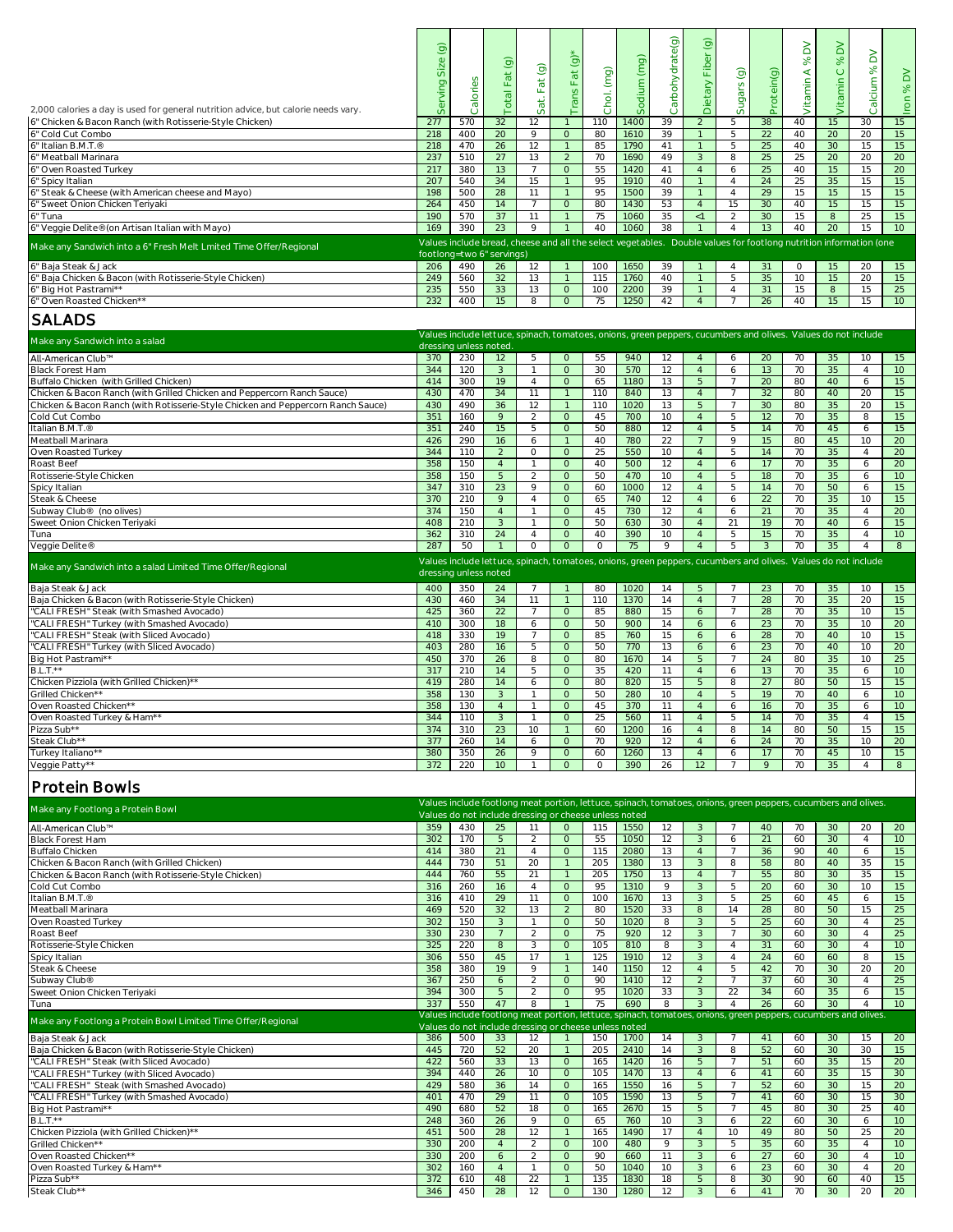|                                                                                                                                           | $\widehat{\Theta}$<br>Size |                                                                                 | $\odot$                        |                     | Fat $(g)$ <sup>*</sup>  |                    | Sodium (mg)            | Carbohydrate(g)                  | $\widehat{\mathcal{Q}}$<br>Dietary Fiber |                                  |                              | $\geq$<br>$\gg$     | $\geq$<br>$\infty$                                                                                                               | $\geq$                    | $\geq$                    |
|-------------------------------------------------------------------------------------------------------------------------------------------|----------------------------|---------------------------------------------------------------------------------|--------------------------------|---------------------|-------------------------|--------------------|------------------------|----------------------------------|------------------------------------------|----------------------------------|------------------------------|---------------------|----------------------------------------------------------------------------------------------------------------------------------|---------------------------|---------------------------|
|                                                                                                                                           | Serving                    | Calories                                                                        | <b>Total Fat</b>               | Fat(g)              |                         | Chol. (mg)         |                        |                                  |                                          | Sugars (g)                       | Protein(g)                   | Vitamin A           | Vitamin C                                                                                                                        | Calcium %                 | $\infty$                  |
| 2,000 calories a day is used for general nutrition advice, but calorie needs vary.                                                        |                            |                                                                                 |                                | Sat.                | Trans                   |                    |                        |                                  |                                          |                                  |                              |                     |                                                                                                                                  |                           | ron                       |
| Turkey Italiano**                                                                                                                         | 361                        | 580                                                                             | 45                             | 17                  |                         | 125                | 2000                   | 13                               | 3                                        | 5                                | 34                           | 70                  | 45                                                                                                                               | 20                        | 25                        |
| Veggie Patty**                                                                                                                            | 358                        | 380                                                                             | 19                             | 2                   | $\circ$                 | $\circ$            | 700                    | 41                               | 19                                       | 8                                | 14                           | 60                  | 30                                                                                                                               | $\overline{4}$            | 6                         |
| <b>BREAKFAST &amp; PIZZA &amp; SLIDERS</b>                                                                                                |                            |                                                                                 |                                |                     |                         |                    |                        |                                  |                                          |                                  |                              |                     | Values include 6" flatbread, egg white and American cheese. Double values for footlong nutrition information (one                |                           |                           |
| Omelet on 6" Artisan Flatbread (with Egg White)**                                                                                         |                            | footlong=two 6" servings)                                                       |                                |                     |                         |                    |                        |                                  |                                          |                                  |                              |                     |                                                                                                                                  |                           |                           |
| 6" Black Forest Ham, Egg White & Cheese Flatbread<br>6" Egg White & Cheese Flatbread                                                      | 203<br>174                 | 390<br>350                                                                      | $\overline{12}$<br>11          | $\overline{4}$      | $\circ$<br>$\circ$      | 25<br>10           | 1110<br>870            | 45<br>44                         | $\overline{2}$<br>2                      | $\overline{4}$<br>3              | 23<br>18                     | 4<br>$\overline{4}$ | $\circ$<br>$\circ$                                                                                                               | 6<br>6                    | 15                        |
| 6" Bacon, Egg White & Cheese Flatbread                                                                                                    | 189                        | 430                                                                             | 17                             | $\overline{4}$<br>6 | $\circ$                 | 30                 | 1040                   | 44                               | $\overline{2}$                           | $\overline{4}$                   | 23                           | $\overline{4}$      | $\circ$                                                                                                                          | 6                         | 15<br>15                  |
| 6" Steak, Egg White & Cheese Flatbread                                                                                                    | 217                        | 420                                                                             | 14                             | 5                   | $\circ$                 | 45                 | 1140                   | 45                               | $\overline{2}$                           | 3                                | 28                           | 4                   | $\circ$                                                                                                                          | 6                         | 20                        |
| Omelet on 6" Artisan Flatbread (with Regular Egg)**                                                                                       |                            | footlong=two 6" servings)                                                       |                                |                     |                         |                    |                        |                                  |                                          |                                  |                              |                     | Values include 6" flatbread, regular egg and American cheese. Double values for footlong nutrition information (one              |                           |                           |
| 6" Black Forest Ham, Egg & Cheese Flatbread                                                                                               | 203                        | 480                                                                             | $\overline{23}$                | 6                   | $\circ$                 | 265                | 1040                   | 44                               | 2                                        | 3                                | 23                           | 15                  | $\circ$                                                                                                                          | 8                         | 20                        |
| 6" Egg & Cheese Flatbread                                                                                                                 | 174                        | 450                                                                             | $\overline{22}$                | 6                   | $\circ$                 | 250                | 790                    | 43                               |                                          | 3                                | 19                           | 15                  | $\circ$                                                                                                                          | 8                         | 20                        |
| 6" Bacon, Egg & Cheese Flatbread<br>6" Steak, Egg & Cheese Flatbread                                                                      | 189<br>217                 | 530<br>520                                                                      | 28<br>25                       | 8<br>$\overline{7}$ | $\circ$<br>$\circ$      | 270<br>285         | 970<br>1070            | 44<br>44                         | $\mathcal{P}$                            | 3<br>3                           | $\overline{24}$<br>29        | 15<br>15            | $\circ$<br>$\circ$                                                                                                               | 8<br>8                    | 20<br>25                  |
| Flatizza ®**                                                                                                                              |                            |                                                                                 |                                |                     |                         |                    |                        |                                  |                                          |                                  |                              |                     |                                                                                                                                  |                           |                           |
| Cheese<br>Pepperoni                                                                                                                       | 150<br>162                 | 410<br>460                                                                      | 17<br>$\overline{22}$          | 9<br>11             | $\circ$<br>$\mathbf{1}$ | 40<br>55           | 760<br>960             | 45<br>45                         | $\mathcal{D}$<br>2                       | $\overline{4}$<br>$\overline{4}$ | 18<br>21                     | $\mathcal{L}$<br>2  | 2<br>6                                                                                                                           | 25<br>25                  | 15<br>15                  |
| Sausage                                                                                                                                   | 180                        | 520                                                                             | 27                             | 13                  |                         | 70                 | 1080                   | 46                               | $\overline{2}$                           | $\overline{4}$                   | 22                           | 6                   | $\overline{2}$                                                                                                                   | 25                        | 20                        |
| Spicy Italian                                                                                                                             | 174<br>225                 | 510<br>430                                                                      | 26<br>17                       | 12<br>9             | $\circ$                 | 65<br>40           | 1130<br>770            | 46<br>49                         | $\overline{2}$<br>$\mathbf{3}$           | $\overline{4}$<br>6              | 23<br>19                     | 2<br>15             | 8<br>20                                                                                                                          | 25<br>25                  | 20<br>15                  |
| Veggie<br>8" Pizza**                                                                                                                      |                            |                                                                                 |                                |                     |                         |                    |                        |                                  |                                          |                                  |                              |                     |                                                                                                                                  |                           |                           |
| Cheese                                                                                                                                    | 292                        | 720                                                                             | 24                             | 9                   | $\circ$                 | 50                 | 1360                   | 94                               | $\overline{4}$                           | 8                                | 28                           | $\circ$             | $\circ$                                                                                                                          | $\circ$                   | $\circ$                   |
| Bacon**<br>Meatball**                                                                                                                     | 321<br>343                 | 840<br>860                                                                      | 34<br>35                       | 13<br>14            | $\circ$<br>1.0          | 75<br>80           | 1620<br>1660           | 95<br>98                         | $\overline{4}$<br>5 <sup>5</sup>         | 9<br>8                           | 36<br>37                     | $\circ$<br>$\circ$  | $\circ$<br>$\circ$                                                                                                               | 6<br>8                    | 2<br>$\overline{4}$       |
| Pepperoni                                                                                                                                 | 324                        | 850                                                                             | 35                             | 14                  | $\circ$                 | 80                 | 1740                   | 95                               | $\overline{4}$                           | 8                                | 34                           | $\circ$             | $\overline{4}$                                                                                                                   | 6                         | 2                         |
| Sausage**<br><b>Sliders</b>                                                                                                               | 335                        | 870                                                                             | 37                             | 14                  | $\circ$                 | 85                 | 1740                   | 96                               | $\overline{A}$                           | 8                                | 34                           | $\overline{A}$      | $\Omega$                                                                                                                         | 8                         | 2                         |
| Ham & Jack (includes Pepperjack Cheese)**                                                                                                 | 68                         | 140                                                                             | $\overline{4}$                 | 2                   | $\circ$                 | 20                 | 530                    | 18                               | $\circ$                                  | $\overline{2}$                   | 9                            | $\circ$             | $\overline{4}$                                                                                                                   | 4                         | 6                         |
| Italian Spice (includes American Cheese and MVP Parmesan Vinaigrette)**                                                                   | 70                         | 240                                                                             | 15                             | 5                   | $\circ$                 | 30                 | 740                    | 19                               | $\circ$                                  | 2                                | 9                            | 2                   | 10 <sup>°</sup>                                                                                                                  | $\overline{4}$            | 8                         |
| Little Cheesesteak (includes American Cheese and Baja Chipotle Southwest Sauce)**<br>Turkey (includes Pepperjack Cheese and Mayonnaise)** | 68<br>78                   | 160<br>180                                                                      | $\overline{7}$<br>9            | 3<br>3              | $\circ$<br>$\Omega$     | 20<br>25           | 430<br>520             | 19<br>17                         | $<$ 1<br>$\circ$                         | 2                                | 8<br>11                      | 2<br>8              | 8<br>6                                                                                                                           | 2<br>6                    | 6<br>10                   |
| <b>BREADS &amp; CONDIMENTS</b>                                                                                                            |                            |                                                                                 |                                |                     |                         |                    |                        |                                  |                                          |                                  |                              |                     |                                                                                                                                  |                           |                           |
| Breads                                                                                                                                    |                            | Double values for footlong nutrition information (one footlong=two 6" servings) |                                |                     |                         |                    |                        |                                  |                                          |                                  |                              |                     |                                                                                                                                  |                           |                           |
| 6" Artisan Flatbread                                                                                                                      | 78                         | 220                                                                             | $\overline{4}$                 |                     | $\circ$                 | $\circ$            | 360                    | 40                               |                                          | 2                                | $\overline{7}$               | $\circ$             | $\circ$                                                                                                                          | $\circ$                   | 15                        |
| 6" Artisan Italian Bread<br>6" Hearty Multigrain Bread                                                                                    | 65<br>71                   | 160<br>190                                                                      | 2<br>2                         | $\circ$             | $\circ$<br>$\circ$      | $\circ$<br>$\circ$ | 350<br>310             | 34<br>36                         | $\circ$<br>$\mathbf{3}$                  | 2<br>3                           | $7\overline{ }$<br>7         | $\circ$<br>$\circ$  | 8<br>$\circ$                                                                                                                     | $\Omega$<br>$\circ$       | 10<br>8                   |
| 6" Italian Herbs & Cheese                                                                                                                 | 76                         | 200                                                                             | $\overline{4}$                 | $\mathcal{D}$       | $\circ$                 | 10                 | 550                    | 36                               | <1                                       | 2                                | 9                            | $\overline{4}$      | 8                                                                                                                                | 6                         | 10                        |
| 6" Jalapeno Cheddar Bread**                                                                                                               | 76                         | 190                                                                             | $\overline{4}$                 | 2                   | $\circ$                 | 10                 | 470                    | 34                               | <1                                       | 2                                | 9                            | $\overline{4}$      | 10                                                                                                                               | 6                         | 10                        |
| Biscuit**<br>Gluten-Free Bread(as packaged) <sup>1**</sup>                                                                                | 90<br>113                  | 290<br>340                                                                      | 14<br>12                       | 8                   | $\circ$<br>$\circ$      | $\circ$<br>$\circ$ | 960<br>800             | 35<br>52                         | $\leq$ 1<br>3                            | 3                                | $\overline{4}$<br>6          | $\circ$<br>$\circ$  | $\circ$<br>$\circ$                                                                                                               | $\circ$<br>$\overline{4}$ | $\circ$<br>$\circ$        |
| Spinach Wrap                                                                                                                              | 102                        | 290                                                                             | 8                              | $\overline{4}$      | $\Omega$                | $\circ$            | 780                    | 48                               | $\mathcal{P}$                            | - 1                              | 8                            | $\Omega$            | $\Omega$                                                                                                                         | 10                        | 15                        |
| Tomato Basil Wrap<br>Mini Artisan Italian Bread                                                                                           | 102<br>43                  | 290<br>100                                                                      | 8                              | -4<br>$\circ$       | $\circ$<br>$\circ$      | $\circ$<br>$\circ$ | 730<br>240             | 49<br>22                         | $\mathcal{P}$<br>$\circ$                 | $\mathcal{P}$<br>$\overline{1}$  | 8<br>$\overline{4}$          | $\circ$<br>$\circ$  | 10<br>6                                                                                                                          | 8<br>$\circ$              | 15<br>6                   |
| Mini Hearty Multigrain Bread                                                                                                              | 47                         | 120                                                                             | 2                              | $\circ$             | $\circ$                 | $\circ$            | 210                    | 24                               | $\overline{2}$                           | 2                                | 5 <sup>5</sup>               | $\circ$             | $\circ$                                                                                                                          | $\circ$                   | 6                         |
| 1/4 Artisan Italian Bread                                                                                                                 | 32                         | 80                                                                              |                                | $\circ$             | $\circ$                 | $\circ$            | 180                    | 17                               | $\Omega$                                 | -1                               | $\overline{3}$               | $\circ$             | $\overline{4}$                                                                                                                   | $\circ$                   | $\overline{4}$            |
| 6" Hero Bread                                                                                                                             | 75                         | 100                                                                             | -5                             | $\circ$             | $\circ$                 | $\circ$            | 430                    | 27                               | 26                                       | $\circ$                          | 12                           | $\circ$             | $\overline{A}$<br>Amount on 6" sandwich or Wrap. Double values for footlong nutrition information (one footlong=two 6" servings) | $\mathcal{P}$             | 6                         |
| Sandwich Condiments and Toppings                                                                                                          |                            | Double sauce values for salad dressing portion                                  |                                |                     |                         |                    |                        |                                  |                                          |                                  |                              |                     |                                                                                                                                  |                           |                           |
| Baja Chipotle Southwest Sauce<br>Barbecue Sauce**                                                                                         | 14<br>14                   | 70<br>25                                                                        | $\circ$                        | $\circ$             | $\circ$<br>$\circ$      | 5<br>$\circ$       | 125<br>115             | -1<br>6                          | $\circ$<br>$\Omega$                      | -5                               | $\circ$<br>$\circ$           | $\circ$<br>$\circ$  | $\circ$<br>$\circ$                                                                                                               | $\circ$<br>$\circ$        | $\circ$<br>$\circ$        |
| Franks Red Hot Buffalo Sauce**                                                                                                            | 14                         | -5                                                                              | $\Omega$                       | $\circ$             | $\circ$                 | $\circ$            | 350                    | -1                               | $\Omega$                                 | $\circ$                          | $\circ$                      | 6                   | $\circ$                                                                                                                          | $\circ$                   | $\circ$                   |
| Caesar<br>Creamy Sriracha**                                                                                                               | 14<br>14                   | 80<br>40                                                                        | $\mathsf{Q}$<br>$\overline{4}$ | $\mathcal{P}$       | $\circ$<br>$\circ$      | 5<br>5             | 130<br>240             | $\circ$<br>$\overline{2}$        | $\Omega$<br>$\circ$                      | $\Omega$<br>-1                   | $\circ$<br>$\circ$           | $\circ$<br>4        | $\circ$<br>2                                                                                                                     | $\circ$<br>$\circ$        | $\circ$<br>$\circ$        |
| Giardiniera**                                                                                                                             | 28                         | 80                                                                              | 9                              | 2                   | $\circ$                 | $\circ$            | 340                    | $\overline{1}$                   | $\circ$                                  | $\overline{1}$                   | $\circ$                      | $\circ$             | $\circ$                                                                                                                          | $\circ$                   | $\circ$                   |
| Honey Mustard**<br>Hot Pepper Relish**                                                                                                    | 14<br>14                   | 20<br>$\circ$                                                                   | $\circ$<br>$\circ$             | $\circ$<br>$\circ$  | $\circ$<br>$\circ$      | $\circ$<br>$\circ$ | 80<br>170              | $\overline{4}$<br>$\overline{1}$ | $\circ$<br>$\circ$                       | 4<br>$\circ$                     | $\circ$<br>$\circ$           | $\circ$<br>$\circ$  | $\circ$<br>15                                                                                                                    | $\circ$<br>$\circ$        | $\circ$<br>$\circ$        |
| Lite Mayonnaise                                                                                                                           | 14                         | 50                                                                              | 5                              |                     | $\circ$                 | -5                 | 90                     | -1                               | $\Omega$                                 | $\circ$                          | $\circ$                      | $\circ$             | $\circ$                                                                                                                          | $\circ$                   | $\circ$                   |
| Mayonnaise<br>Mustard, Yellow**                                                                                                           | 14<br>14                   | 100<br>10                                                                       | 11                             | 2<br>$\circ$        | $\circ$<br>$\circ$      | 10<br>$\circ$      | 65<br>170              | $\circ$<br>-1                    | $\Omega$<br>$\Omega$                     | $\circ$<br>$\Omega$              | $\circ$<br>$\mathbf{1}$      | $\circ$<br>$\circ$  | $\circ$<br>$\Omega$                                                                                                              | $\circ$<br>$\circ$        | $\circ$<br>$\circ$        |
| MVP Parmesan Vinaigrette™                                                                                                                 | 17                         | 70                                                                              | 8                              |                     | $\circ$                 | $\circ$            | 180                    | $\mathbf{1}$                     | $\Omega$                                 |                                  | $\circ$                      | $\circ$             | $\circ$                                                                                                                          | $\circ$                   | $\circ$                   |
| Oil<br>Oil & Vinegar                                                                                                                      | 5<br>9                     | 45<br>45                                                                        | 5<br>5                         | $\circ$<br>$\circ$  | $\circ$<br>$\circ$      | $\circ$<br>$\circ$ | $\circ$<br>$\circ$     | $\circ$<br>$\circ$               | $\circ$<br>$\circ$                       | $\circ$<br>$\circ$               | $\circ$<br>$\circ$           | $\circ$<br>$\circ$  | $\circ$<br>$\circ$                                                                                                               | $\circ$<br>$\circ$        | $\circ$<br>$\circ$        |
| Peppercorn Ranch Sauce                                                                                                                    | 14                         | 80                                                                              | 8                              | 2                   | $\circ$                 | 5                  | 100                    | $\overline{1}$                   | $\circ$                                  | -1                               | $\circ$                      | $\circ$             | $\circ$                                                                                                                          | $\circ$                   | $\circ$                   |
| Red Wine Vinegar                                                                                                                          | 14                         | $\Omega$<br>30                                                                  | $\Omega$<br>$\Omega$           | $\circ$<br>$\circ$  | $\circ$<br>$\circ$      | $\circ$<br>$\circ$ | $\circ$<br>75          | $\Omega$                         | $\Omega$<br>$\circ$                      | $\Omega$                         | $\circ$<br>$\circ$           | $\circ$<br>$\circ$  | $\circ$<br>$\circ$                                                                                                               | $\circ$                   | $\circ$<br>$\circ$        |
| Sweet Onion Sauce, Fat Free<br>Sweet Onion Teriyaki Sauce                                                                                 | 18<br>18                   | 35                                                                              | $\circ$                        | $\circ$             | $\Omega$                | $\circ$            | 160                    | 8<br>8                           | $\Omega$                                 | 9                                |                              | $\Omega$            | $\Omega$                                                                                                                         | 0<br>$\circ$              | $\circ$                   |
| Seasonings and Spices                                                                                                                     |                            | Amount on 6" sandiwch or wrap                                                   |                                |                     |                         |                    |                        |                                  |                                          |                                  |                              |                     |                                                                                                                                  |                           |                           |
| Pepper, Black<br>Oregano**                                                                                                                | $\Omega$<br>$\circ$        | $\circ$<br>$\circ$                                                              | $\circ$<br>$\circ$             | $\circ$<br>$\circ$  | $\circ$<br>$\circ$      | $\circ$<br>$\circ$ | $\circ$<br>$\circ$     | $\circ$<br>$\circ$               | $\Omega$<br>$\circ$                      | $\circ$<br>$\circ$               | $\circ$<br>$\circ$           | $\circ$<br>$\circ$  | $\circ$<br>$\circ$                                                                                                               | $\circ$<br>$\circ$        | $\circ$<br>$\circ$        |
| Salt                                                                                                                                      | $\circ$                    | $\circ$                                                                         | $\Omega$                       | $\circ$             | $\circ$                 | $\circ$            | 160                    | $\circ$                          | $\Omega$                                 | $\circ$                          | $\circ$                      | $\circ$             | $\circ$                                                                                                                          | $\circ$                   | $\circ$                   |
| Veqetables<br>Avocado, Sliced **                                                                                                          | 28                         | Amount on 6" sandiwch or wrap<br>45                                             |                                |                     | $\circ$                 | $\circ$            | $\circ$                | 2                                |                                          | $\Omega$                         |                              |                     | $\overline{A}$                                                                                                                   | $\circ$                   | $\circ$                   |
| Avocado, Smashed **                                                                                                                       | 35                         | 70                                                                              | 6                              |                     | $\Omega$                | $\circ$            | 130                    | 3                                | 2                                        | $\Omega$                         |                              | $\Omega$            | $\circ$                                                                                                                          | $\circ$                   | $\circ$                   |
| Banana Peppers (3 rings)                                                                                                                  | 4                          | $\circ$                                                                         | $\cup$                         | $\cup$              | $\cup$                  | $\circ$            | 65                     | $\circ$                          | $\cup$                                   | $\circ$                          | $\cup$                       | $\circ$             | 6                                                                                                                                | $\circ$                   | $\cup$                    |
|                                                                                                                                           |                            | $\circ$                                                                         | $\circ$<br>$\circ$             | $\circ$<br>$\circ$  | $\circ$<br>$\circ$      | $\circ$<br>$\circ$ | $\circ$<br>55          | -1<br>$\overline{1}$             | $\circ$<br>$\circ$                       | $\circ$<br>$\Omega$              | $\circ$<br>$\circ$           | $\circ$<br>$\circ$  | $\circ$<br>6                                                                                                                     | $\circ$<br>$\circ$        | $\circ$<br>$\overline{2}$ |
|                                                                                                                                           | 14<br>14                   | $\circ$                                                                         |                                |                     |                         | $\circ$            | $\circ$                | $\circ$                          | $\circ$                                  | $\circ$                          | $\circ$                      | $\circ$             | 6                                                                                                                                | $\circ$                   | $\circ$                   |
|                                                                                                                                           |                            | $\circ$                                                                         | $\circ$                        | $\circ$             | $\circ$                 |                    |                        | $\circ$                          | $\circ$                                  | $\circ$                          | $\circ$                      | $\circ$             | $\overline{2}$                                                                                                                   | $\circ$                   | $\circ$<br>$\circ$        |
|                                                                                                                                           | $\overline{A}$             | $\circ$                                                                         | $\circ$                        | $\circ$             | $\circ$                 | $\circ$            | 70                     |                                  |                                          |                                  |                              |                     |                                                                                                                                  |                           |                           |
| Cucumbers (3 slices)<br>Green Chiles**<br>Green Peppers (3 strips)<br>Jalapeno Peppers (3 rings)<br>Lettuce                               | 21<br>3                    | $\circ$<br>$\circ$                                                              | $\circ$<br>$\circ$             | $\circ$<br>$\circ$  | $\circ$<br>$\circ$      | $\circ$<br>$\circ$ | $\circ$<br>25          | $\circ$<br>$\circ$               | $\circ$<br>$\circ$                       | $\circ$<br>$\circ$               | $\circ$<br>$\circ$           | 2<br>$\circ$        | $\circ$<br>$\circ$                                                                                                               | $\circ$<br>$\circ$        | $\circ$                   |
| Olives, Black (3 rings)<br>Onions                                                                                                         |                            | $\circ$                                                                         | $\circ$                        | $\circ$             | $\circ$                 | $\circ$            | $\circ$                | $\overline{1}$                   | $\circ$                                  | $\circ$                          | $\circ$                      | $\circ$             | $\Omega$                                                                                                                         | $\circ$                   | $\circ$                   |
| Pickles (3 chips)                                                                                                                         | 10                         | $\circ$                                                                         | $\circ$                        | $\circ$             | $\circ$                 | $\circ$            | $\frac{115}{2}$        | $\circ$                          | $\circ$                                  | $\circ$                          | $\circ$                      | $\circ$             | $\circ$                                                                                                                          | $\circ$                   | $\circ$                   |
| Spinach, Baby<br>Sweet Peppers**                                                                                                          | 14                         | $\circ$<br>15                                                                   | $\circ$<br>$\circ$             | $\circ$<br>$\circ$  | $\circ$<br>$\circ$      | $\circ$<br>$\circ$ | $5\overline{)}$<br>170 | $\circ$<br>3                     | $\circ$<br>$\circ$                       | $\circ$<br>3                     | $\circ$<br>$\circ$           | 15<br>$\circ$       | 2<br>6                                                                                                                           | $\circ$<br>$\circ$        | 2<br>$\circ$              |
|                                                                                                                                           | 35                         | 5                                                                               | $\circ$                        | $\circ$             | $\circ$                 | $\circ$            | $\circ$                | -1                               | $\circ$                                  | - 1                              | $\circ$                      | 10                  | $\overline{4}$                                                                                                                   | $\circ$                   | $\circ$                   |
|                                                                                                                                           | 11                         | Amount on 6" sandiwch or wrap<br>40                                             | $\overline{4}$                 | 2                   | $\circ$                 | 10                 | 210                    | -1                               | $\circ$                                  | $\circ$                          | $\overline{2}$               | 4                   | $\circ$                                                                                                                          | 4                         | $\circ$                   |
| Tomatoes (3 wheels)<br>Cheese<br>American<br>BelGioioso® Fresh Mozzarella<br>Monterey Cheddar, Shredded                                   | 17<br>14                   | 40<br>50                                                                        | $\mathbf{3}$<br>5              | 2<br>3              | $\circ$<br>$\circ$      | 10<br>15           | 55<br>90               | $\circ$<br>$\circ$               | $\circ$<br>$\circ$                       | $\circ$<br>$\circ$               | $\mathbf{3}$<br>$\mathbf{3}$ | $\circ$<br>6        | $\circ$<br>$\circ$                                                                                                               | 5<br>8                    | $\circ$<br>$\circ$        |